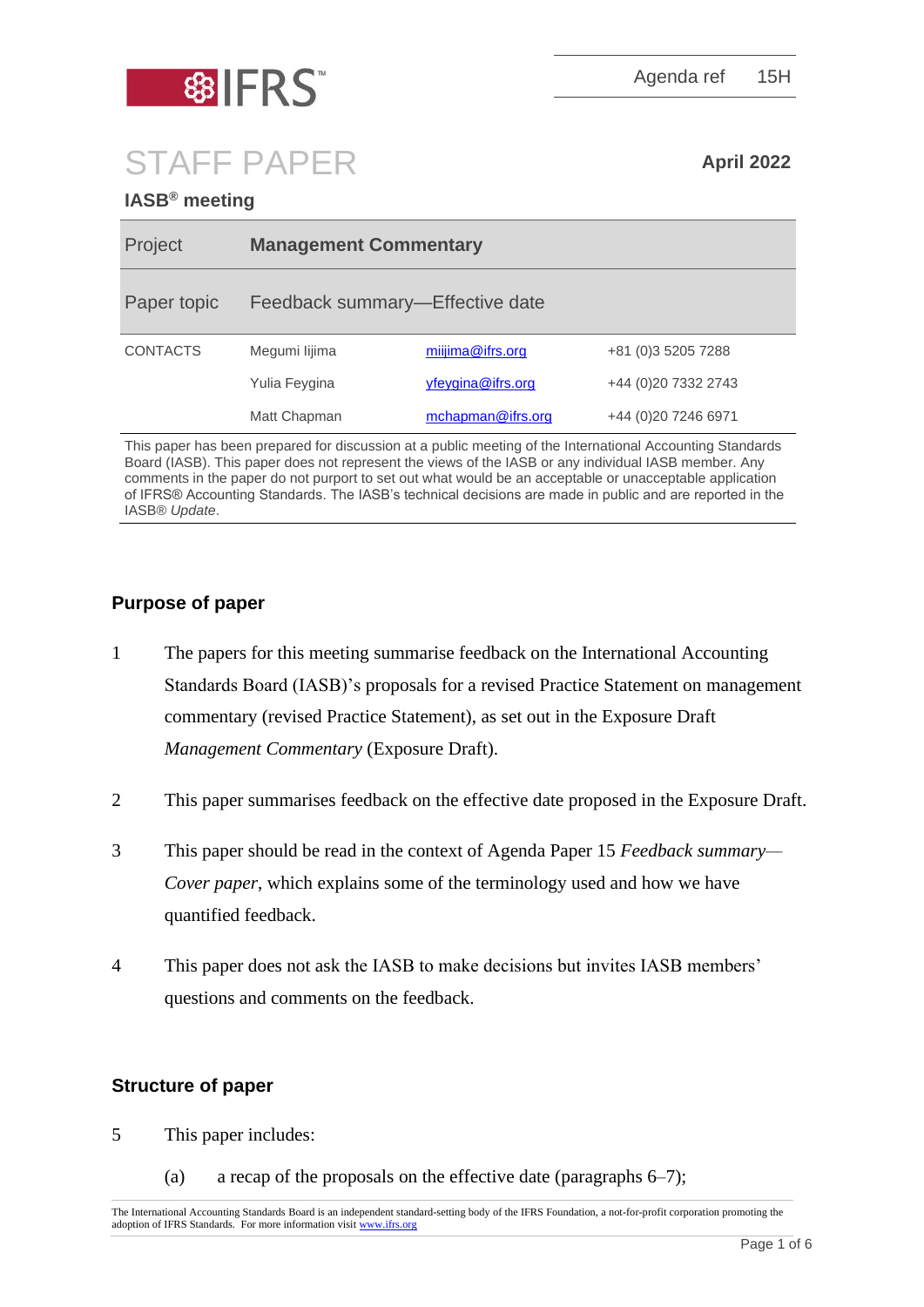- (b) an overview of the key messages in the feedback (paragraphs 8–10);
- (c) summaries of the feedback on:
	- (i) effective date (paragraphs  $11-17$ );
	- (ii) early application (paragraphs 18–20); and
	- (iii) transitional provisions (paragraphs 21–22).

#### **Exposure Draft proposals**

- 6 Paragraph 1.6 of the Exposure Draft proposed that the revised Practice Statement would supersede the 2010 Practice Statement for annual reporting periods beginning on or after the date of its issue. This means that the revised Practice Statement would be effective for annual reporting periods ending at least one year after the date of its issue. The Exposure Draft proposed to permit early application.
- 7 The Exposure Draft did not propose any specific transitional provisions. Paragraph BC138 of the Basis for Conclusions explained the reason for this was that the information in management commentary is expected to be derived from information already used by management in managing the business, so an entity would not need to produce information specifically for management commentary.

#### **Key messages in feedback**

8 Many respondents commented on the proposed effective date. Many of the respondents commenting supported the effective date proposed in the Exposure Draft. A few respondents argued that a longer transition period would be needed to implement the new objectives-based approach or to accommodate the provision of sustainability-related information. Some other respondents argued that a longer transition period could be needed depending on the status or content of the final document. Some respondents stated that the IASB should not finalise the revised Practice Statement and set the effective date until the interaction between the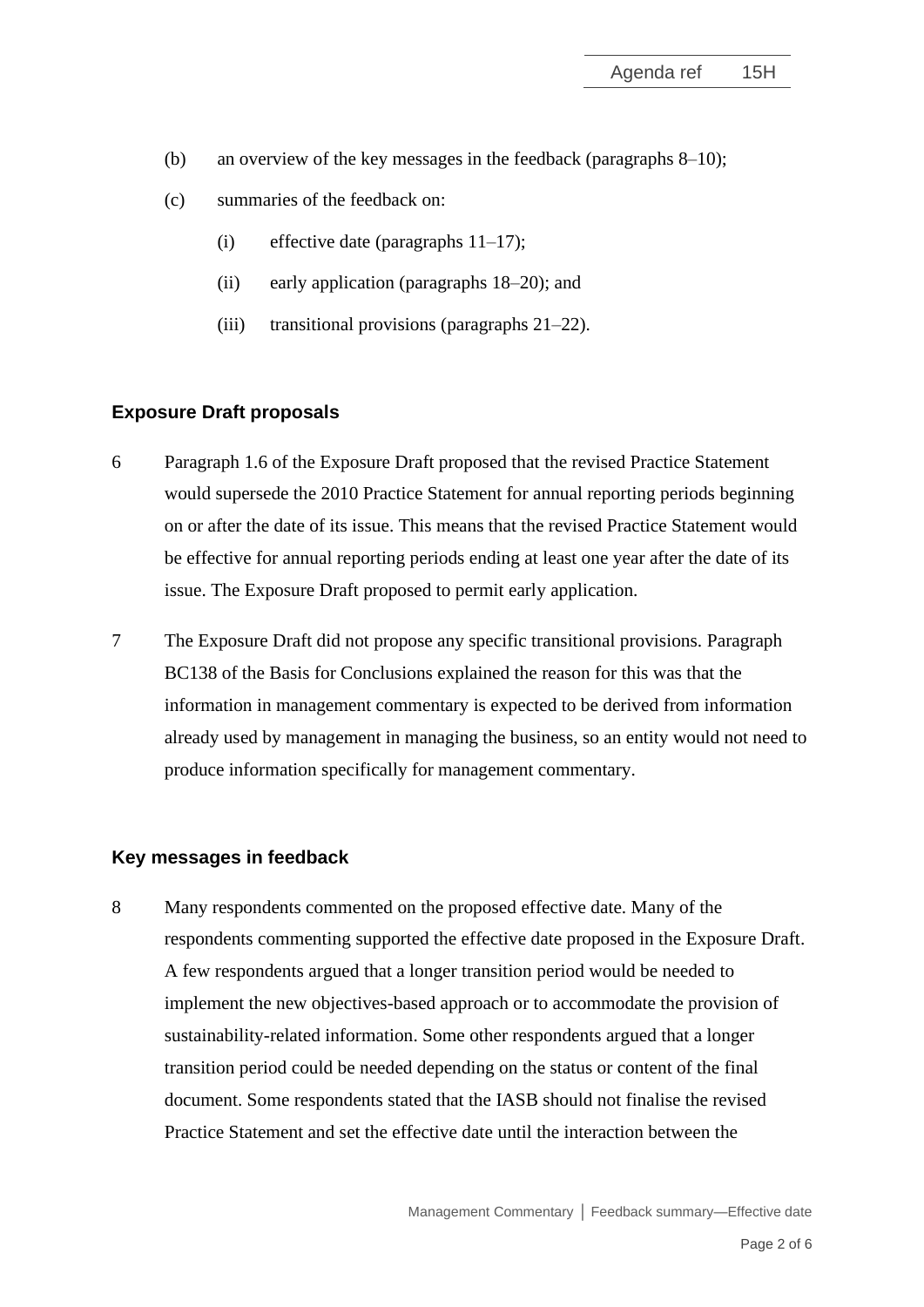Management Commentary project and the future work of the International Sustainability Standards Board (ISSB) is clarified.

- 9 Some respondents commented on the proposal to permit early application of the Practice Statement and supported the proposal.
- 10 Some respondents asked the IASB to specify transitional provisions, in particular in relation to the provision of comparative information.

#### **Effective date**

11 Many respondents commented on the proposed effective date. Many of these respondents, including all investors commenting, supported the effective date proposed in the Exposure Draft. A few of them stated that a one-year transition period after the revised Practice Statement is issued is sufficient and a few others supported the proposed effective date because the revised Practice Statement is non-mandatory.

> As the practice statement is not mandatory, jurisdictions may decide the extent to which the practice statement should be adopted, including local effective dates. *CL57 BDO*

One year appears to be long enough for companies based in jurisdictions with fairly sophisticated disclosure systems to implement the new requirements. Meanwhile, those jurisdictions where one year of preparation is not long enough for their companies do not have to adopt the revised Practice Statement 1 to meet a one-size-fit-all effective date. *CL81 Corporate Reporting Users' Forum*

12 A few respondents commented that they would support the proposed effective date subject to an appropriate due process over the revised Practice Statement, including field testing of the proposed objectives-based approach and necessary consultations, in particular with the ISSB (see paragraph 17).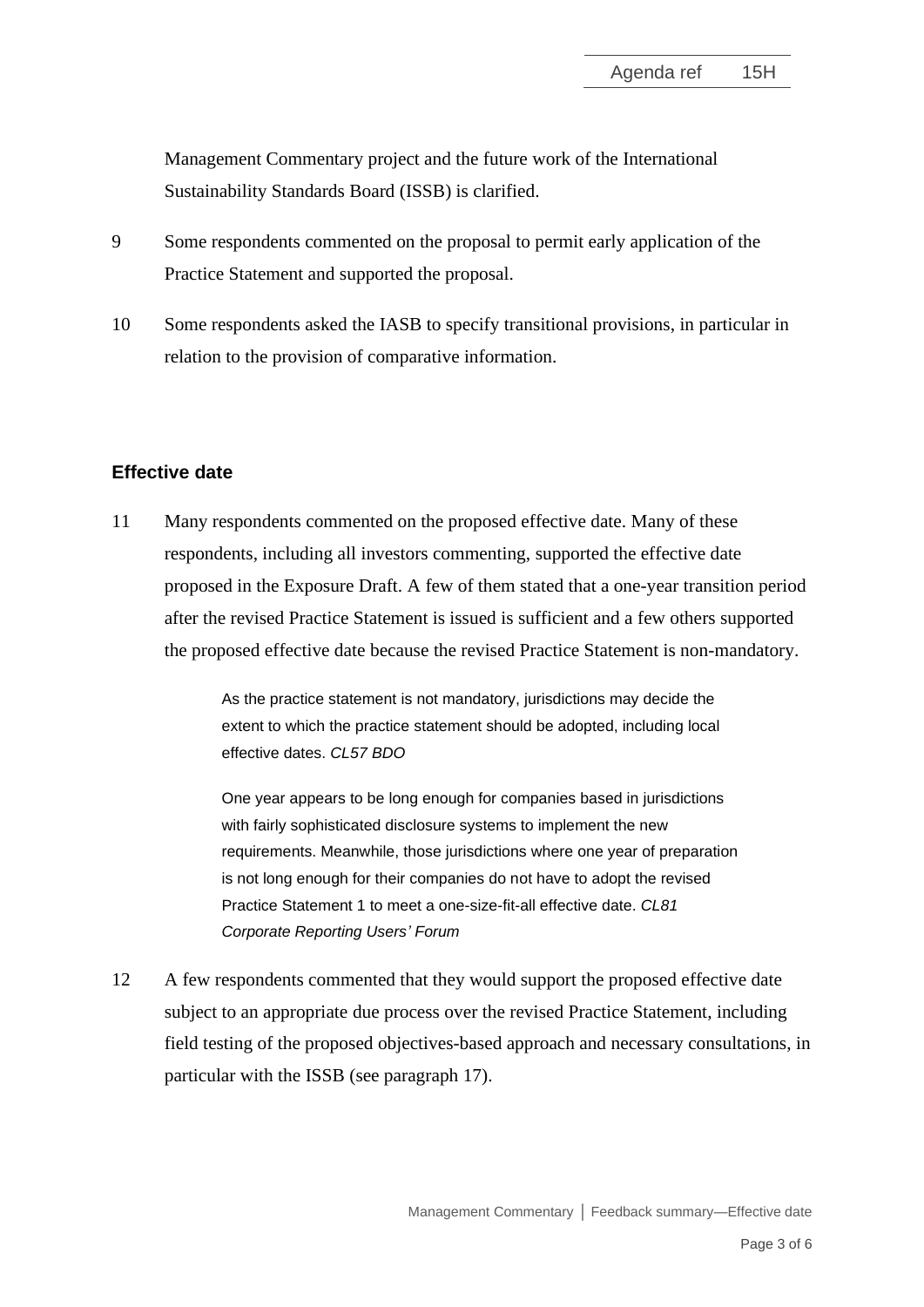13 A few respondents suggested that an effective date is not necessary or could even be confusing for stakeholders due to the non-mandatory status of the revised Practice Statement. A regulator stated a view that:

> We do not see the rationale for determining an effective date for a document that is not mandatory. *CL30 Securities and Exchange Commission of Brazil*

- 14 A few respondents, mainly preparers, suggested that a longer transition period is needed:
	- (a) to enable entities to implement the new objectives-based approach set out in the Exposure Draft;
	- (b) to accommodate the provision of sustainability-related information; or
	- (c) to allow sufficient time for any local endorsement of the revised Practice Statement.
- 15 A preparer commented on the need for a longer transition period, arguing that:

… we would suggest extending the transition period effectively by one additional year. Specifically, also because of the need to get sufficiently familiar with the new objectives-based approach proposed for the management commentary (paragraph BC147 of the ED).

Specifically, in the case of the need to provide additional and even more granular information on ESG matters in the future, additional time might be necessary and very much useful to allow preparers to set up the necessary internal reporting systems and to collect the necessary data already for the comparative period.

Finally, we like to note that endorsement processes at the level of local jurisdictions might also need a considerable amount of time before a clarity for preparers is given if and starting from when the final requirements released by the IASB can or must be applied. *CL11 German Insurance Association*

16 Some respondents argued that a longer transition period would be needed if: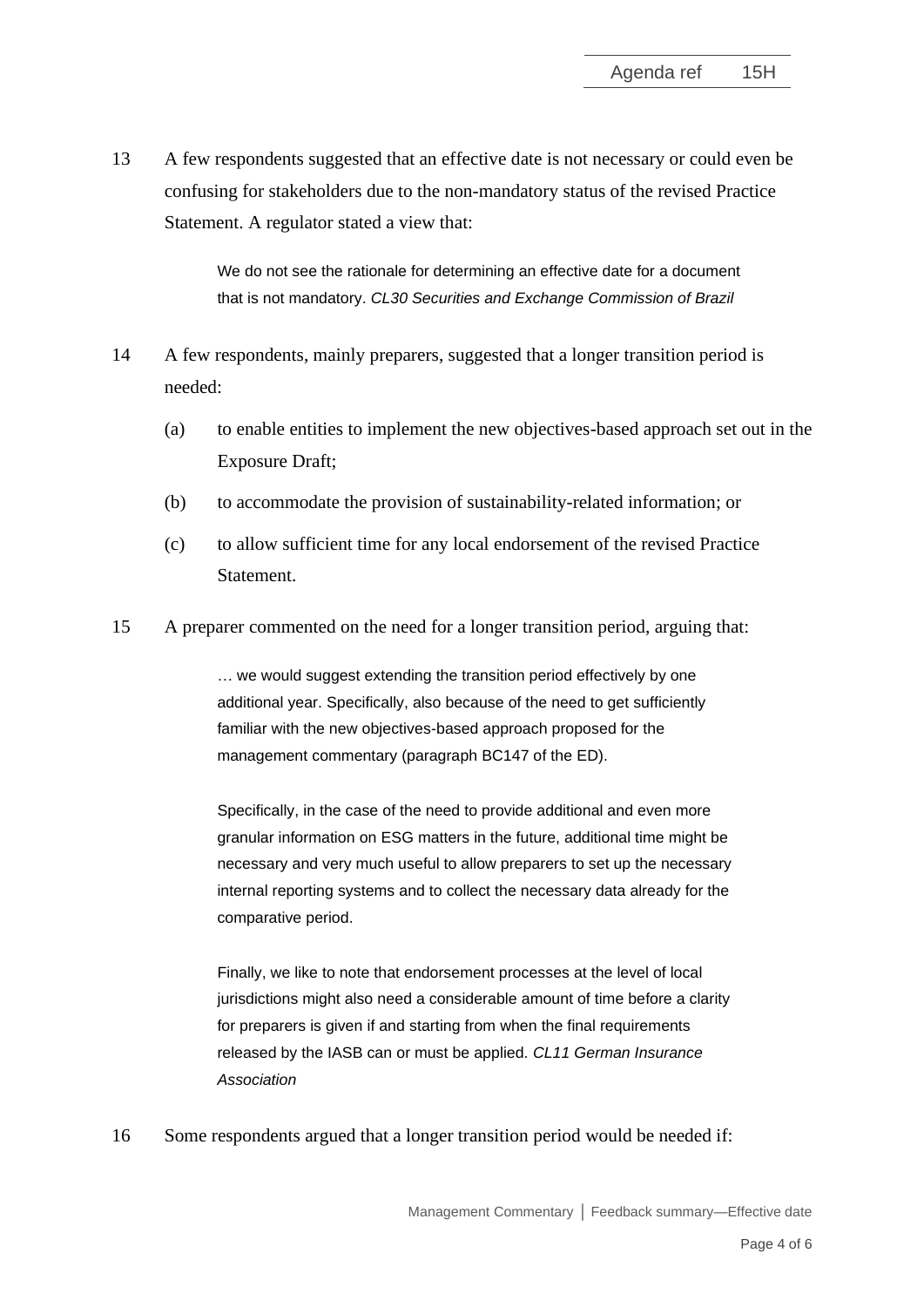- (a) management commentary was required to be issued simultaneously with the related financial statements;
- (b) comparative information was required;
- (c) the revised Practice Statement was mandatory in a particular jurisdiction; or
- (d) the IASB issued the final document as a standard.
- 17 Some respondents re-iterated the view that the future work of the ISSB may affect the role of the revised Practice Statement and suggested that it is premature to finalise the revised Practice Statement and set the effective date until this interaction is clarified. A standard-setter expressed a view that:

There are uncertainties about how the ISSB standards might affect the adoption and implementation of the revised Practice Statement, and entities may need additional time to implement potential new standards developed by the ISSB in conjunction with the revised Practice Statement. For this reason, although we broadly agree with the proposal, we suggest the effective date be reconsidered when there is clarity about the direction and work developed by the ISSB. *CL32 Australian Accounting Standards Board*

#### **Early application**

18 Some respondents commented on the proposal to permit early application of the Practice Statement and supported the proposal. An accountancy body expressed a view that:

> As a source of best practice guidance for preparers, entities should be encouraged to adopt the practice statement as early as possible, once it is finalised. *CL24 Association of Chartered Certified Accountants*

19 An accounting firm supported early adoption, stating that the proposals contain useful guidance for entities on applying various corporate reporting concepts.